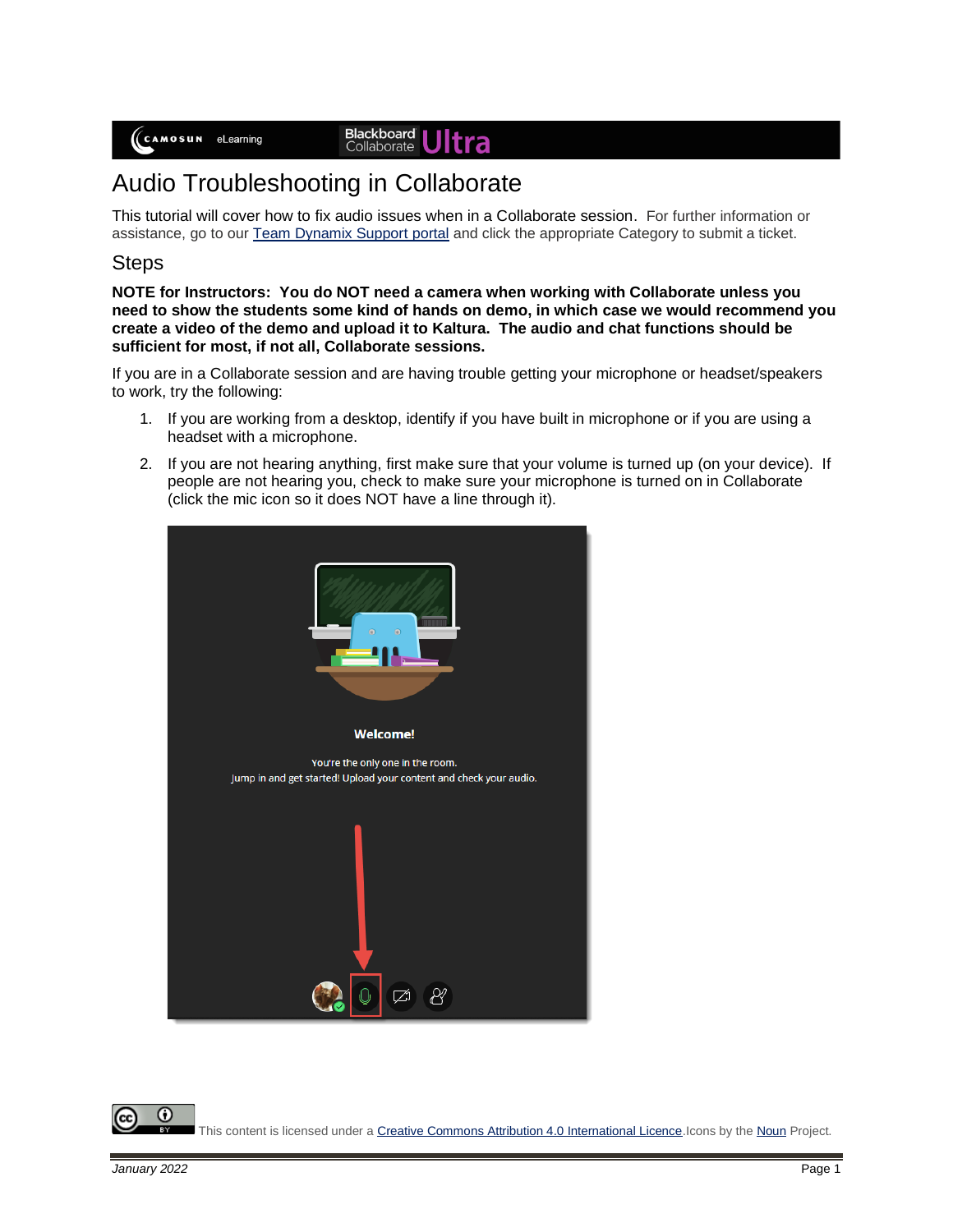3. If you have more than one mic/speaker input option, then you will have to select the correct mic/speaker from the dropdown in their set-up test in Collaborate. To do this, open the Collaborate panel (on the right side), click the **Settings** icon, and click **Set up your camera and microphone**.



Then select the mic you want to use, talk into the mic to make sure the bar next to the mic icon is moving, then click **Yes – it's working**.



 $\odot$ This content is licensed under [a Creative Commons Attribution 4.0 International Licence.I](https://creativecommons.org/licenses/by/4.0/)cons by th[e Noun](https://creativecommons.org/website-icons/) Project.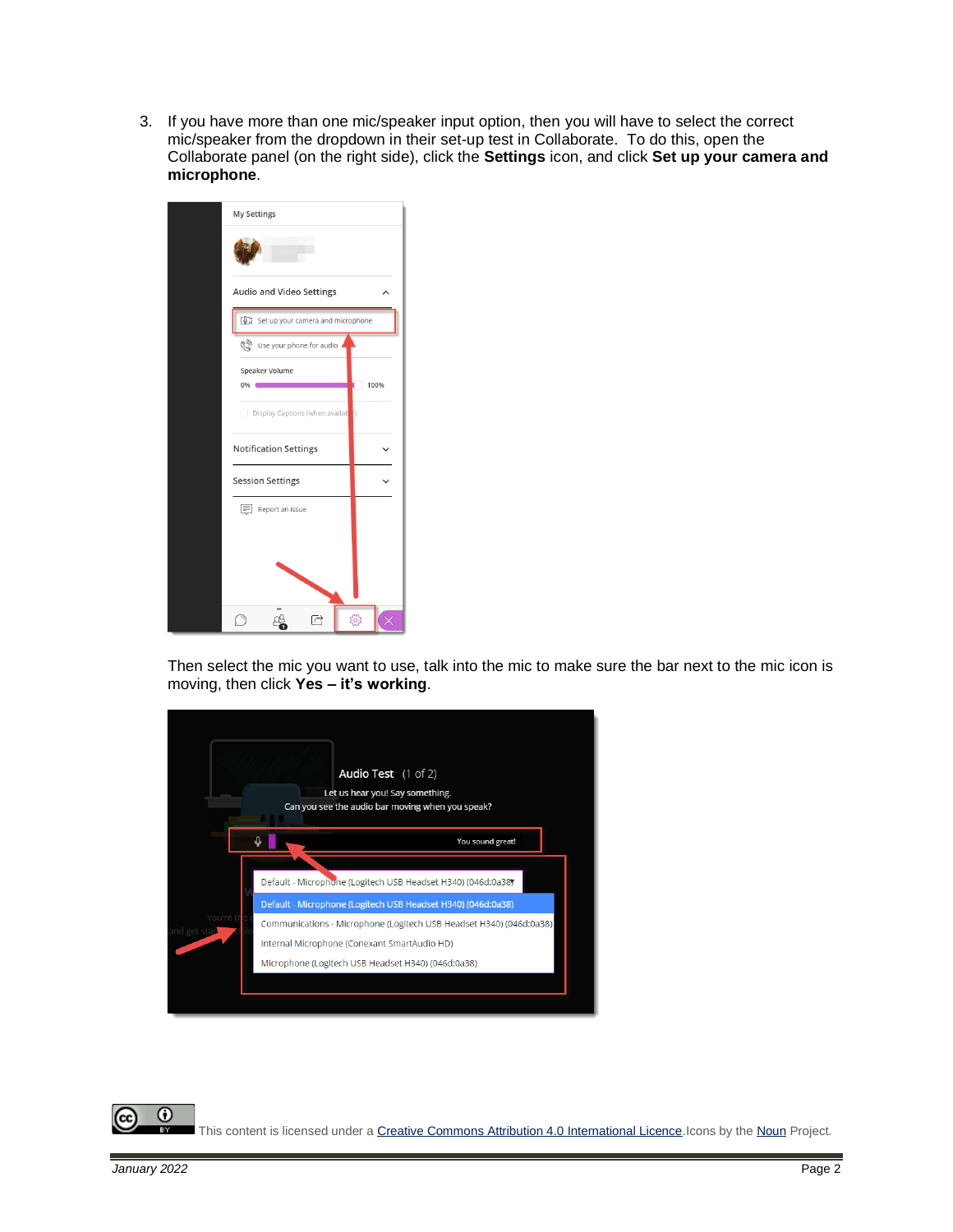- 4. Check your Browser for the following options:
	- a. **Chrome** should pick up your speaker and microphone automatically but to check to make sure it's enabled, open the Chrome menu (top, right), click **Settings**, then click **Privacy & Securit**y, then scroll down and click **Site Settings**.

|                                 |                 |                                                                                      |                          |                                                                                                      | ©   © The   ⊙ Tabl   ⊙ Coll   ⊠ 1 ©   ⊙ Prin   ⊙ Prin   ⊙ ePo   ⊠ Inst   ⊙ Das   ≥ Hon   ⊠ Find   MP Con   ⊙ Post   ⊙ Wel \$ : x \$ Exte   + |           |  | $\Box$ | $\times$ |
|---------------------------------|-----------------|--------------------------------------------------------------------------------------|--------------------------|------------------------------------------------------------------------------------------------------|----------------------------------------------------------------------------------------------------------------------------------------------|-----------|--|--------|----------|
|                                 |                 | $\leftarrow$ $\rightarrow$ $\mathbb{C}$ $\bullet$ Chrome   chrome://settings/privacy |                          |                                                                                                      |                                                                                                                                              |           |  |        |          |
|                                 | <b>Settings</b> |                                                                                      |                          |                                                                                                      | Q Search settings                                                                                                                            |           |  |        |          |
|                                 |                 | You and Google                                                                       |                          |                                                                                                      |                                                                                                                                              |           |  |        |          |
|                                 | 自               | Autofill                                                                             |                          | Autofill                                                                                             |                                                                                                                                              |           |  |        |          |
|                                 | ø               | <b>Privacy and security</b>                                                          |                          | $O_T$                                                                                                | Passwords                                                                                                                                    | ×         |  |        |          |
|                                 |                 | Appearance                                                                           |                          | $\blacksquare$                                                                                       | Payment methods                                                                                                                              | $\,$      |  |        |          |
|                                 | Q               | Search engine                                                                        |                          | ۰                                                                                                    | Addresses and more                                                                                                                           | $\,$      |  |        |          |
|                                 | Ξ               | Default browser                                                                      |                          |                                                                                                      |                                                                                                                                              |           |  |        |          |
|                                 | $\cup$          | On startup                                                                           |                          |                                                                                                      | Privacy and security                                                                                                                         |           |  |        |          |
|                                 | Advanced        |                                                                                      | $\overline{\phantom{a}}$ |                                                                                                      | Clear browsing data<br>Clear history, cookies, cache, and more                                                                               | $\,$      |  |        |          |
| ☑<br>Extensions<br>About Chrome |                 |                                                                                      |                          | <b>Site Settings</b><br>Control what information websites can use and what content they can show you | $\,$                                                                                                                                         |           |  |        |          |
|                                 |                 |                                                                                      | More                     |                                                                                                      | $\checkmark$                                                                                                                                 |           |  |        |          |
|                                 |                 | Appearance                                                                           |                          |                                                                                                      |                                                                                                                                              |           |  |        |          |
|                                 |                 |                                                                                      |                          |                                                                                                      | <b>Themes</b><br>Open Chrome Web Store                                                                                                       | 囜         |  |        |          |
|                                 |                 |                                                                                      |                          |                                                                                                      | Show home button<br><b>Disabled</b>                                                                                                          | $\subset$ |  |        |          |

Click **Microphone** and then check to see if the Collaborate site is being blocked, and unblock it.

| <b>Settings</b>                                        | Q Search settings                                                       |                       |
|--------------------------------------------------------|-------------------------------------------------------------------------|-----------------------|
| You and Google<br>≗                                    | <b>Site Settings</b><br>$\leftarrow$                                    | $\odot$               |
| 自<br>Autofill                                          | <b>All sites</b>                                                        |                       |
| Θ<br><b>Privacy and security</b>                       | View permissions and data stored across sites                           | r                     |
| Appearance<br>æ                                        |                                                                         |                       |
| Search engine<br>$\alpha$<br>Default browser<br>$\Box$ | Permissions                                                             |                       |
| (<br>On startup                                        | Cookies and site data<br>ø<br>Allow sites to save and read cookie data  | $\blacktriangleright$ |
| Advanced<br>÷                                          | Location<br>$\bullet$<br>Ask before accessing                           | $\blacktriangleright$ |
| 乙<br>Extensions                                        | Camera<br>m.<br>Ask before accessing                                    | $\mathbf b$           |
| About Chrome                                           | Microphone<br>Ask before accessing                                      | ٠                     |
|                                                        | <b>Motion sensors</b><br>$(\cdot)$<br>Allow sites to use motion sensors | r                     |
|                                                        | <b>Notifications</b><br>▲<br>Ask before sending                         | $\blacktriangleright$ |
|                                                        | JavaScript<br>$\langle \rangle$<br>Allowed                              | $\blacktriangleright$ |

 $\odot$ This content is licensed under [a Creative Commons Attribution 4.0 International Licence.I](https://creativecommons.org/licenses/by/4.0/)cons by th[e Noun](https://creativecommons.org/website-icons/) Project.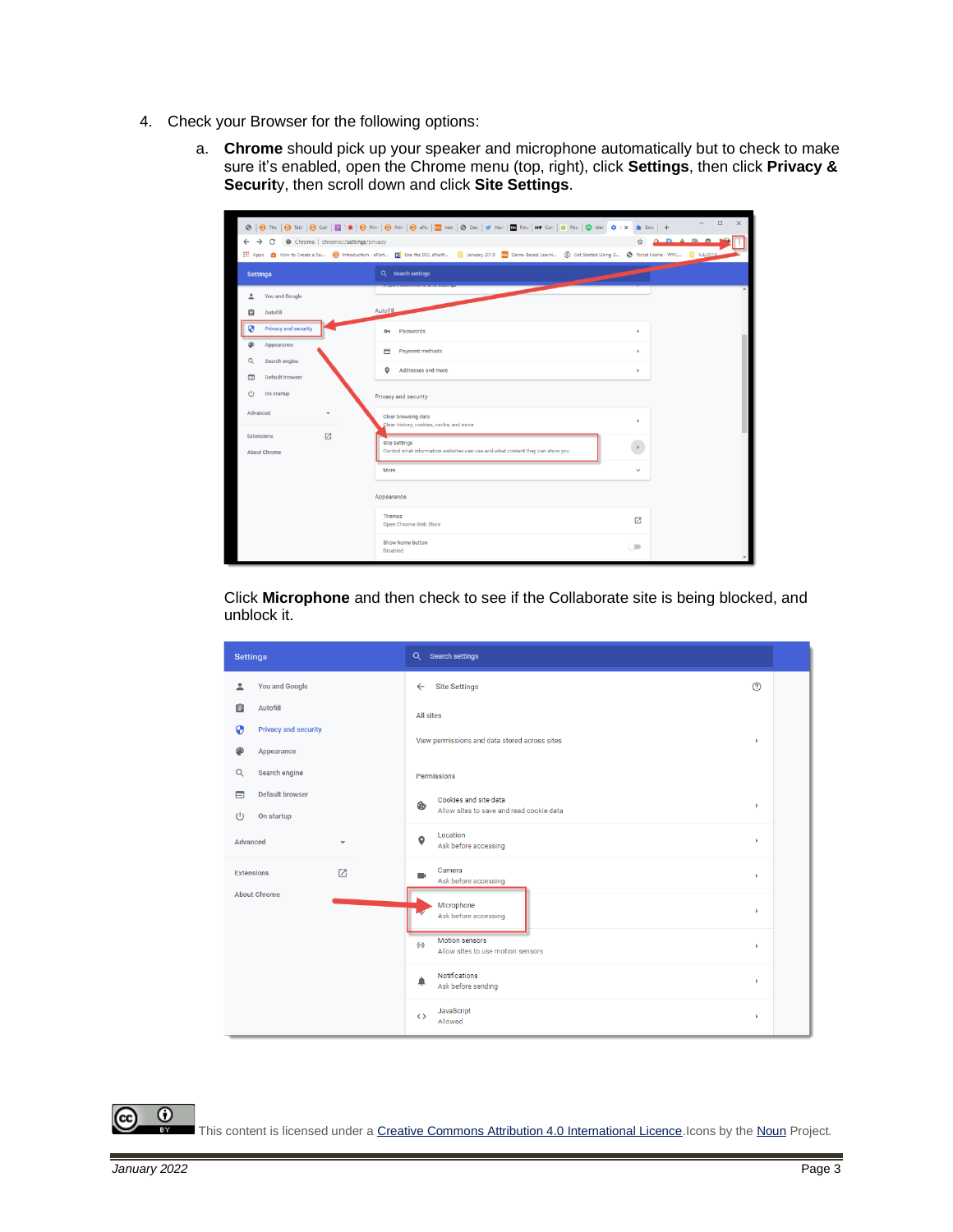b. **Firefox** should also pick up your speaker and microphone automatically, but to check to make sure it's enabled, open the Firefox menu (top, right), click **Options**, click **Privacy & Securit**y, then click **Settings** for Microphone. You can then check to see if the Collaborate site is being blocked, and unblock it.



c. To check to make sure your speaker and microphone are enabled in **Edge,** open the Edge menu (top, right), click **Settings**.

| <b>≥</b> What<br>$\Box$ Dash<br>$\bullet$ Abot<br>$\Box$ $\vee$<br>lemi | Edit I<br>Ħ<br>$^{+}$           | Φ<br>$\times$              |
|-------------------------------------------------------------------------|---------------------------------|----------------------------|
|                                                                         | <b>LEGAL</b><br>$\sqrt{2}$      |                            |
| Cc.<br>CIE                                                              | New window<br>n                 | Ctrl N                     |
|                                                                         | New InPrivate window            | $Ctrl + Sh$ + P            |
| UR                                                                      | 100%<br>Zoom                    | $\boldsymbol{\mathcal{L}}$ |
|                                                                         | <b>TE</b> Favorites             | $Ctrl +  $                 |
|                                                                         | 旨 Reading list                  | $Ctrl + M$                 |
|                                                                         | 0<br>History                    | $Ctrl + H$                 |
|                                                                         | Downloads<br>↓                  | $Ctrl + J$                 |
|                                                                         | ₹3 Extensions                   |                            |
|                                                                         | Show in toolbar                 | $\left. \right\rangle$     |
|                                                                         | 品 Print                         | $Ctrl + P$                 |
|                                                                         | Q<br>Find on page               | $Ctrl + F$                 |
|                                                                         | A <sup>y</sup> Read aloud       | $Ctrl + Shift + G$         |
| u.                                                                      | +→ Pin this page to the taskbar |                            |
| $\rightarrow$ e                                                         | More tools                      |                            |
|                                                                         | Settings<br>503                 |                            |
|                                                                         | Help and feedback               |                            |
| n                                                                       | the system as a                 |                            |

 $\odot$ This content is licensed under [a Creative Commons Attribution 4.0 International Licence.I](https://creativecommons.org/licenses/by/4.0/)cons by th[e Noun](https://creativecommons.org/website-icons/) Project.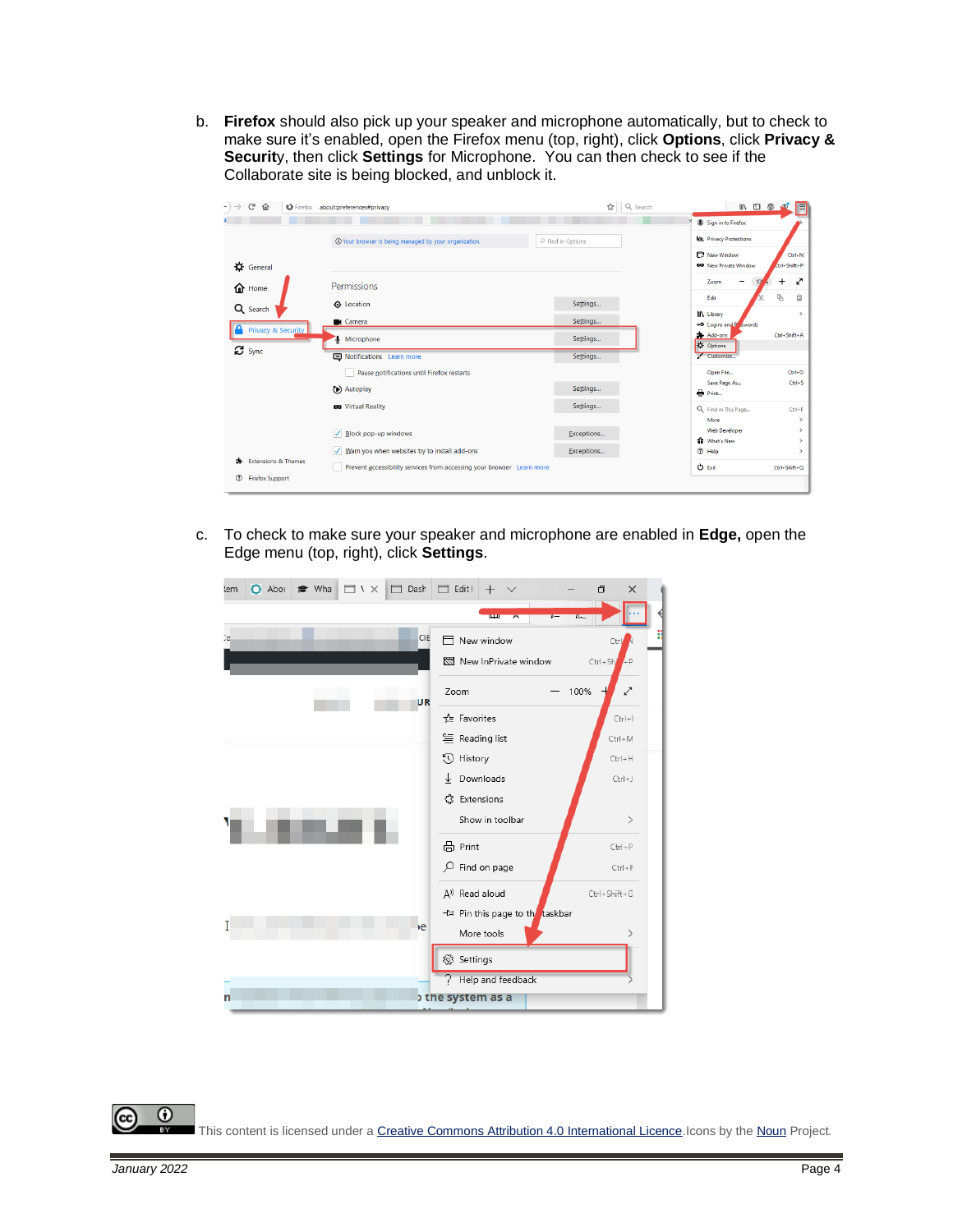d. Then click **Advanced**

|                        | త్రి        | General                                                                                                             | -1⊐ |
|------------------------|-------------|---------------------------------------------------------------------------------------------------------------------|-----|
| UТ                     | А<br>Q<br>흨 | Default browser<br>Do more with Microsoft Edge - the fast, new<br>browser built for Windows 10<br>Change my default |     |
| H'I                    |             | Customize<br>Choose a theme                                                                                         |     |
|                        |             | Light                                                                                                               |     |
|                        |             | Open Microsoft Edge with                                                                                            |     |
| this site              |             | Previous pages                                                                                                      |     |
|                        |             | Open new tabs with                                                                                                  |     |
|                        |             | A blank page                                                                                                        |     |
| ore it go              |             | Transfer favorites and other info                                                                                   |     |
| o click "l<br>ıd you a |             | Import or export                                                                                                    |     |
| session                |             | Show the favorites bar                                                                                              |     |

Then under **Media autoplay**, select **Allow**.





This content is licensed under [a Creative Commons Attribution 4.0 International Licence.I](https://creativecommons.org/licenses/by/4.0/)cons by th[e Noun](https://creativecommons.org/website-icons/) Project.